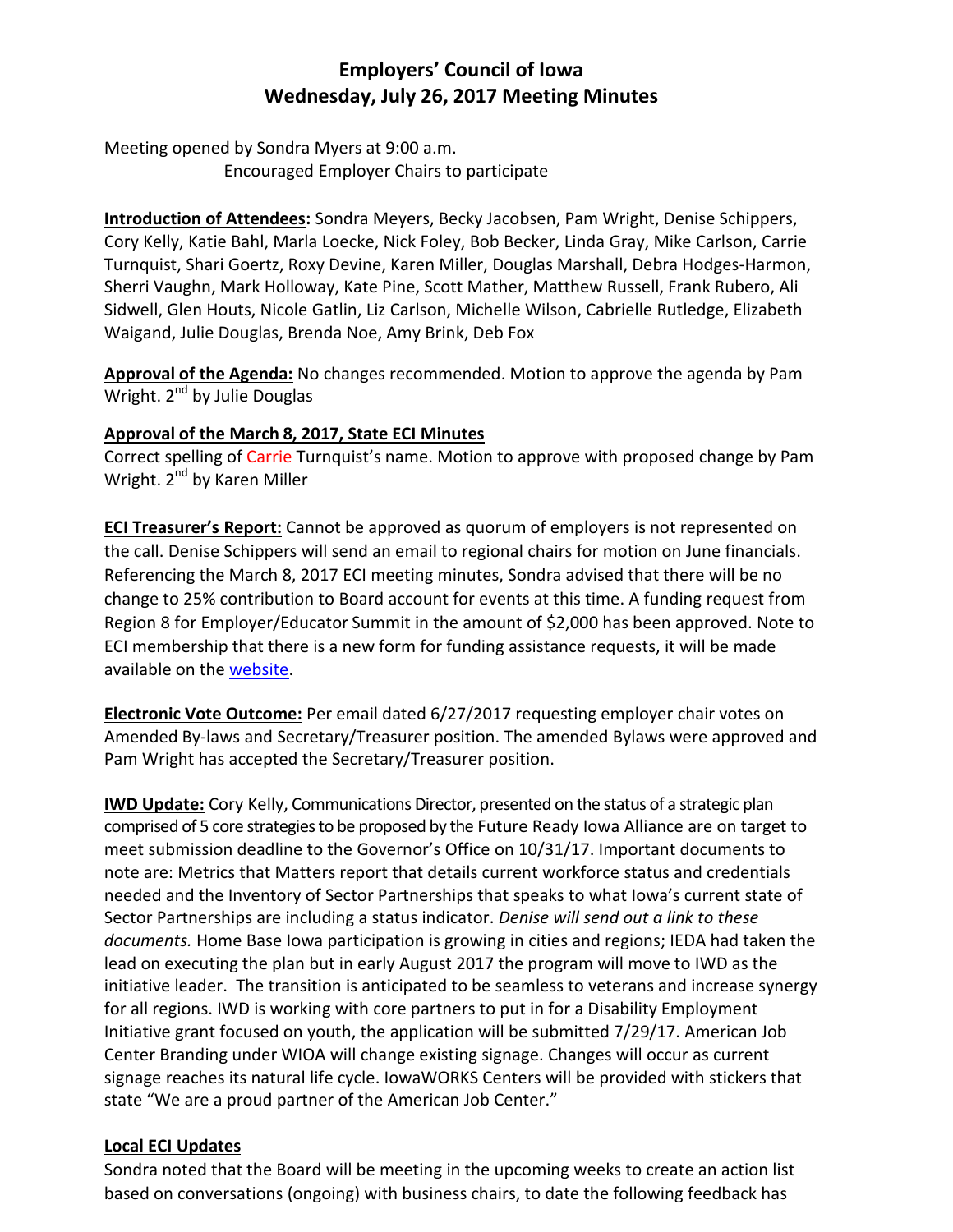## **Employers' Council of Iowa Wednesday, July 26, 2017 Meeting Minutes**

been received:

- 1) You need to have a reference/resource book to understand roles and responsibilities.
- 2) What does a local ECI group do to encourage regional participation growth?
- 3) New Chairs are interested in identifying helpful partnerships, ie: SHRM, Chambers, etc. to better understand areas of interest of region employers.
- 4) How do you access the state Board account? The new form will be a pdf and made available to the employers and posted on the ECI website.

### **Local ECI Updates**

- Region 1 Recent topics: Ergonomics; Active Shooter; and coming up will be Mental Health on the Job. (Katie)
- Region 2 Transformative Workplace; partner with IVRS re: disability awareness; panel of employers for apprenticeship event in Nov (Nick)
- Region 3 & 4– I-9 and E-Verify; OSHA Reporting Compliance; UE appeals; Fraudulent Documents; Wisdom Based Leadership with Lee Elliott; Understanding UE Ins; Smart Essentials on I9 & E-Verify; 1/2 day OSHA Trainings; 3 hour Machine Guarding / LOTO / Fall Safety; Office & Industrial Ergonomics; OSHA Recordkeeping (Shari and Bob)
- Region 5 UI Insurance; Conflict Resolution; ECI & SHRM collaboration will conduct quarterly meetings Surviving Threats Posed by Workplace Violence; have increased staff business visits re: apprenticeships & job fairs (Roxy)
- Region 6 No Report
- Region 7 Mayor's Panel to discuss local government; Employment Law Banning the Box / Reasonable Suspicion for Supervisors; Apprenticeship 101; Coaching (Douglas)
- Region 8 Employer's Summit with Brenda Clarke Hamilton, Debbie Durham, and several panels- all are welcome to attend; Save Yourself Active Shooter; Diversity in the WP; UE Insurance & Appeals; The IWD teaching team is receiving requests from businesses for Generations in the Workplace and Bring you're A game (Sherri)
- Region 9 Veteran's Community Job Fair partnering with Clinton Cty Community Corrections on interviewing; Supervisors D&A training (Mark)
- Region 10 Ride Sharing in Community; Internships/Apprenticeships; I9 & UE ; Hiring Refugees: Success Stories; OSHA Update; Benefits of Hiring Veterans; interested in Active Shooter. Suggested compilation of resources available to all ECI's
- Region 11 Growing Their Own workforce; Multi-generational Workforce; Unconscious Bias that impacts Hiring
- Region 12 Title 1 funds for a short term training for maintenance techs followed by a job fair with employers hiring these positions; UE appeals; Active shooter; FMLA and WC Issues; Untapped Labor Pools looking at people with Disabilities; Job fair
- Region 13 Active Shooter; Diversity in the Workplace; Drug Testing; UE; ECI event with Defenders and a possible tour of jail for employers; Job Fair in fall
- Region 14 Active Shooter; Ergonomics; UE appeals; Drug Testing; Grow your own work with local employer's with registered apprenticeship during recognition week; partner with SHRM group; 2018 work with a local ECI chair re: topics/ideas to increase participation
- Region 15 Veterans- rapid fire interview with Lunch & Learn followed by a chinook arriving for exhibition; UE Tax Fraud; Voc Rehab- reverse job fair; sector events-